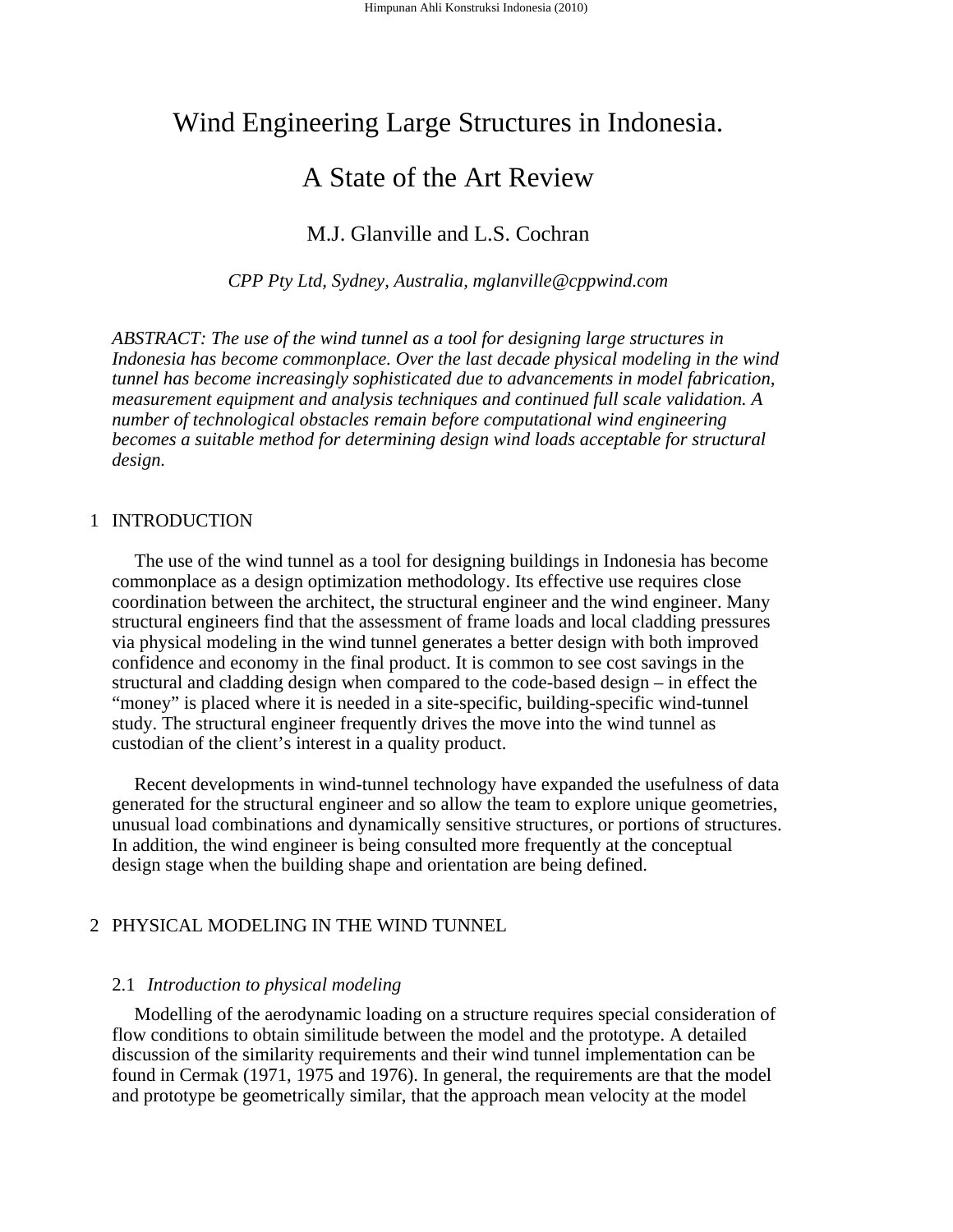building site has a vertical profile shape similar to the full scale flow, and that the Reynolds number for the model be above some critical value. These criteria are satisfied by constructing a scale model of the structure and its surroundings, and performing the tests in a wind tunnel specifically designed to model atmospheric boundary-layer flows (Figure 1).



*Figure 1: Wind tunnel model of Jakarta City Centre in one of CPP's boundary-layer wind tunnels.* 

Surrounding buildings and terrain features located nearby can have an important influence on wind loads. Consequently, the surrounding area is typically modeled in detail to a radius of about 500 m using Styrofoam and wood. The subject model and surrounding buildings are mounted on the turntable located near the downstream end of the wind-tunnel test section. The turntable permits rotation of the modeled area for examination of velocities from any approach wind direction.

The wind-tunnel floor upstream from the modeled area is covered with roughness elements constructed from cubes, specifically sized to produce the proper wind profile characteristics. Different sets of roughness are used to obtain different characteristics for various approach wind directions. Spires and a low barrier are installed in the test section entrance to provide a thicker boundary layer than would otherwise be available, permitting a somewhat larger scale model. The spires, barrier, and roughness are designed to provide a modeled atmospheric boundary layer approximately 1.2 m thick, a mean velocity power law exponent similar to that expected to occur in the region approaching the modeled area, and a turbulence structure in the modeled atmospheric boundary layer similar to that expected in the full-scale wind.

#### 2.2 *The modern wind tunnel*

When the use of physical modeling first appeared as a wind-engineering design and analysis tool, considerable effort went into validating both the approach flow and the load/pressure data at small scales (say, 1:300 to 1:600) in the wind tunnel. Work in the 1950s focused on modeling the atmospheric boundary layer in the (then) new, long, boundary-layer wind tunnels (Cermak and Koloseus, 1954). One of the first buildings to receive this new technology was the ground-breaking twin towers of the World Trade Center at the south end of Manhattan in 1964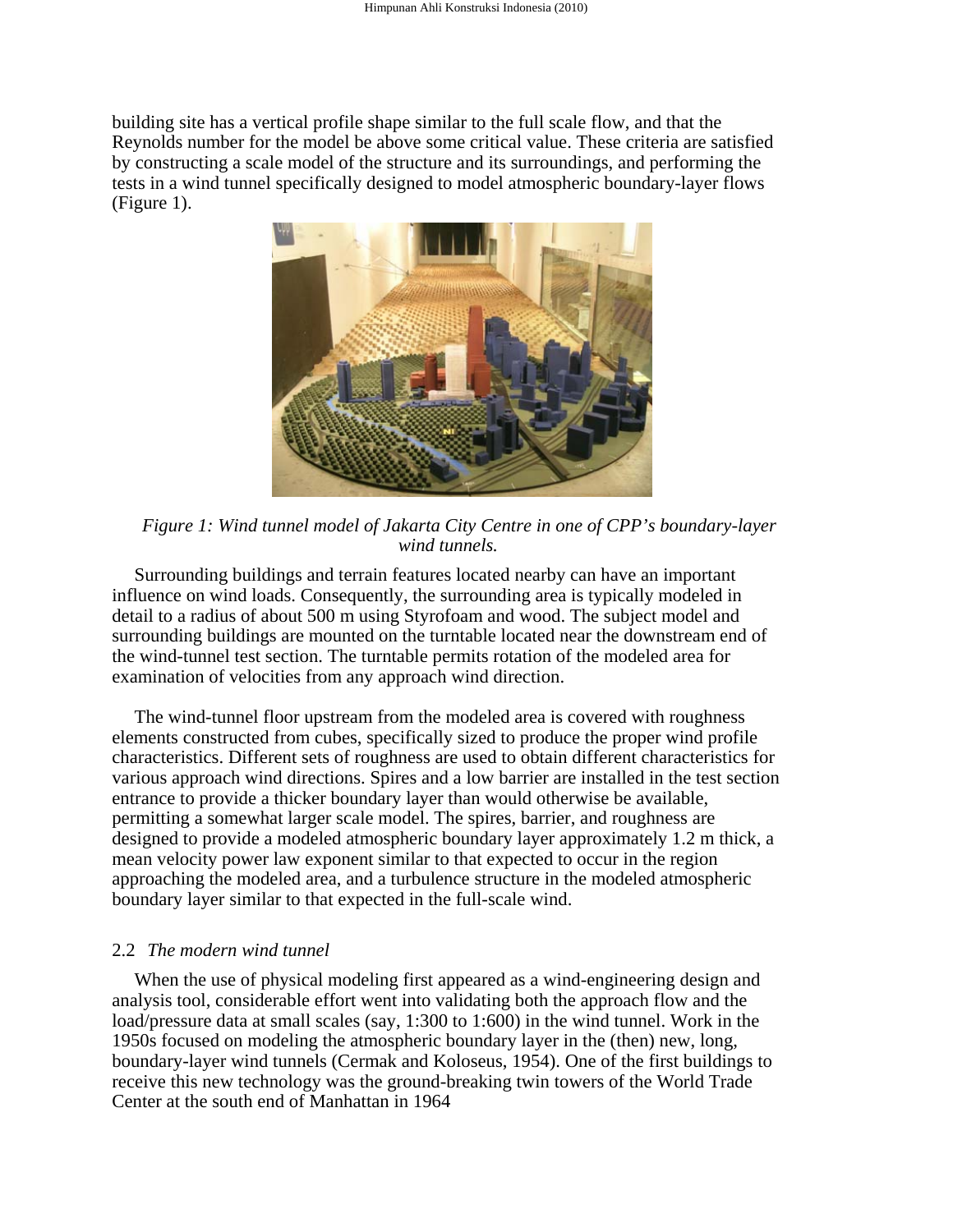During the following three decades a series of major studies was performed by researchers all over the world to validate the model studies against full-scale data. As more confidence was gained through a coupled, iterative process of wind tunnel technology refinement and validation, the eventual use of wind-tunnel studies became more commonplace. In fact, the technology was used to create the major wind-load codes and standards around the world from the 1970s onwards. As a consequence of the increased confidence in wind-tunnel studies, and their key contributions to the analytical design procedures, physical modeling in a boundary-layer wind tunnel became the only sanctioned means of superseding a code calculation in determining wind loads on buildings and structures.



*Figure 2: Computational modeling used to design a boundary layer wind tunnel.* 

Modern boundary-layer wind tunnels still adopt the same fundamental approach to simulating the turbulence and velocity profiles, an example is the new Sydney CPP facility servicing the Australasian Region (Figure 2). The tunnel is a closed loop three storeys high and is divided into three test sections with viewing panels, access walkways and video cameras for observation. Closed-loop servo systems control the rotation of the main testing turntable and adjust the topographical floor, roughness elements, and trip boards used to simulate the boundary layer.

Flow treatment devices including expansions and contractions, fan nacelle, turning vanes, and the blockage tolerant section were designed using Computational Fluid Dynamics (CFD). CFD is well suited to bounded-flow simulations and was used to improve the expected initial performance of the 110 kW axial fan beyond specifications.

## 2.3 *Latest model fabrication techniques*

In recent years the use of stereolithography (SLA) to build wind-tunnel pressure models has largely superseded the traditional, machined Plexiglas pressure model. As architectural designs become more complex, with dual-curvature shapes and fine details like sunshades or solar collectors, the ability to generate these elaborate shapes using software programs like AutoCAD, SolidEdge and SolidWorks allows the pressure tap paths to be incorporated into the design before the laser-induced creation of the physical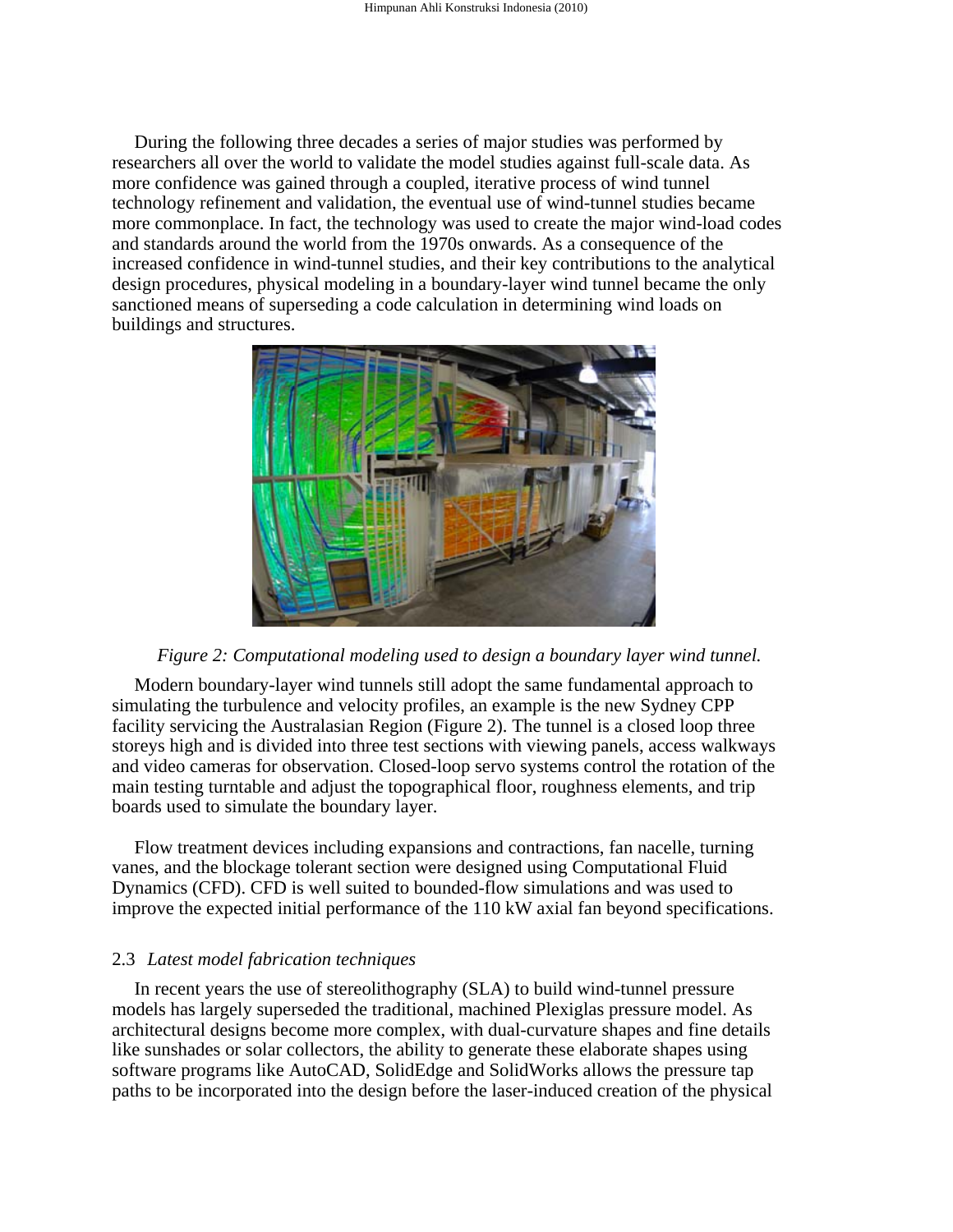model commences in the stereolithography vat (Figure 3a). There is some skill on the part of the wind engineer and drafter in knowing the best way to design the pressure model components for useable pressure path lengths, appropriate strength in construction and optimal material volume. However, the competitive cost of SLA models relative to the traditional Plexiglas models means that the vast majority of pressure models are now built using this method at most leading wind-engineering consultancies. Figure 3b shows an example of a 1:400 scale SLA pressure model of the Marina Bay Sands complex in Singapore.



*Figure 3: (a) The laser booth and operational console of a stereolithography machine used to build the pressure models. (b) A stereolithographic model of Marina Bay Sands, Singapore.* 

## 3 INDONESIAN WIND CLIMATE

It is known that tropical cyclones/typhoons cannot generally form within about ten degrees of the equator, so that most of Indonesia is fortunate in not receiving any influence from these extreme wind events. Throughout Indonesia, the peak design wind speeds result from thunderstorms, the effects of which appear only fully in gust data and the subject of only relatively recent research. A single superstation has been developed by Holmes and Melbourne (1997) with peak gust data from Ipoh (Malaysia), Jakarta (Indonesia), and two stations from Singapore. In addition, the Australian Standards document (HB212-2002) provides a design wind speed classification for the Asia-Pacific region. Indonesia is included in Level 1 which lists a nominal 50-year design wind speed of 32 m/s.

Serviceability design consideration under daily breezes and winds of more regular occurrence in Indonesia need also be considered. Analysis of anemometer data from Soekarno Hatta International Airport in Jakarta by CPP displays prevailing coastal breezes. Tall slender towers in Jakarta prone to vortex shedding excitation at low critical velocities need to be designed to maintain serviceability acceleration levels within acceptable limits as explained further below.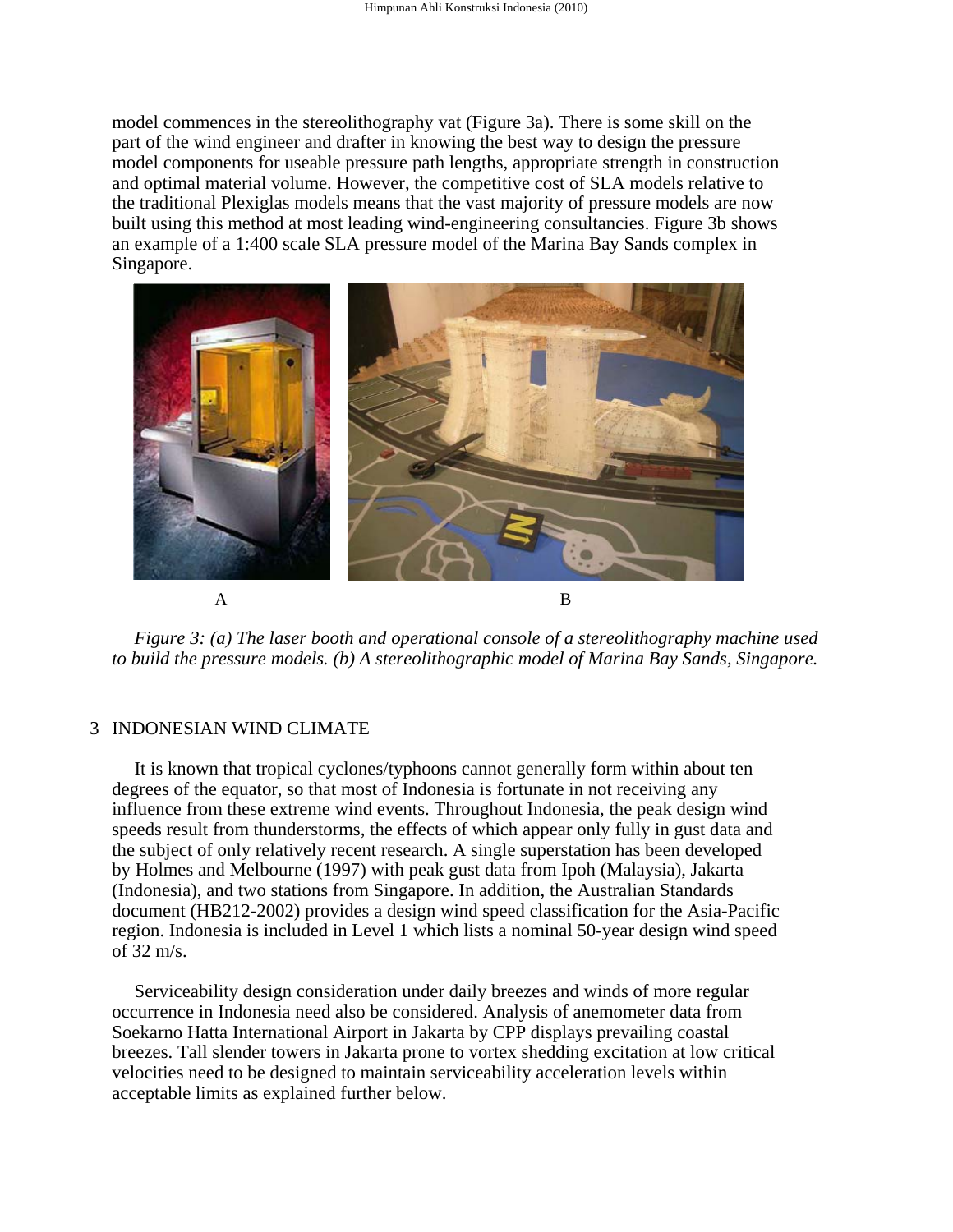## 4 LATEST TESTING TECHNIQUES

## 4.1 *Structural Loads on Tall Buildings*

The vast majority of buildings today are tested for structural loads using the high frequency base balance technique. In essence, this technique seeks to obtain the external loading (base-moment time series) on a given building shape via a light, stiff model in the wind tunnel, after which the dynamic response may be calculated in the time and/or frequency domain for any desired combination of mass, stiffness, damping ratio and wind speed. The structural engineer finds this methodology valuable since revised dynamic properties may be applied to the base-moment spectra or time-series data without returning to the wind tunnel, provided that the external building shape remains unchanged. This encourages a more economic and iterative design scenario for the structural engineer. Some readers will be fully familiar with this approach, but those who wish to read more are directed to work by Boggs (1992) and many others in the wind engineering literature.

However, what is relatively new in wind-tunnel studies is the availability of cheap pressure transducers (Irwin and Kochanski 1995), which convert the pressures caused by the wind at a point on the model into an electrical signal that may be stored in a datacollection computer for subsequent analysis. As a consequence, many laboratories can apply 500 to 1000 transducers to a pressure model and collect pressure time-series data, essentially simultaneously, over the entire building. To obtain the same base moment data as the force balance one needs to assign tributary façade areas, and moment arms to the global axes for each of the taps – effectively a substantial accounting problem. From that point on, the data-reduction is almost identical to the high-frequency force balance technique.



*Figure 4: Base balance testing of the St Moritz Tower in Jakarta.*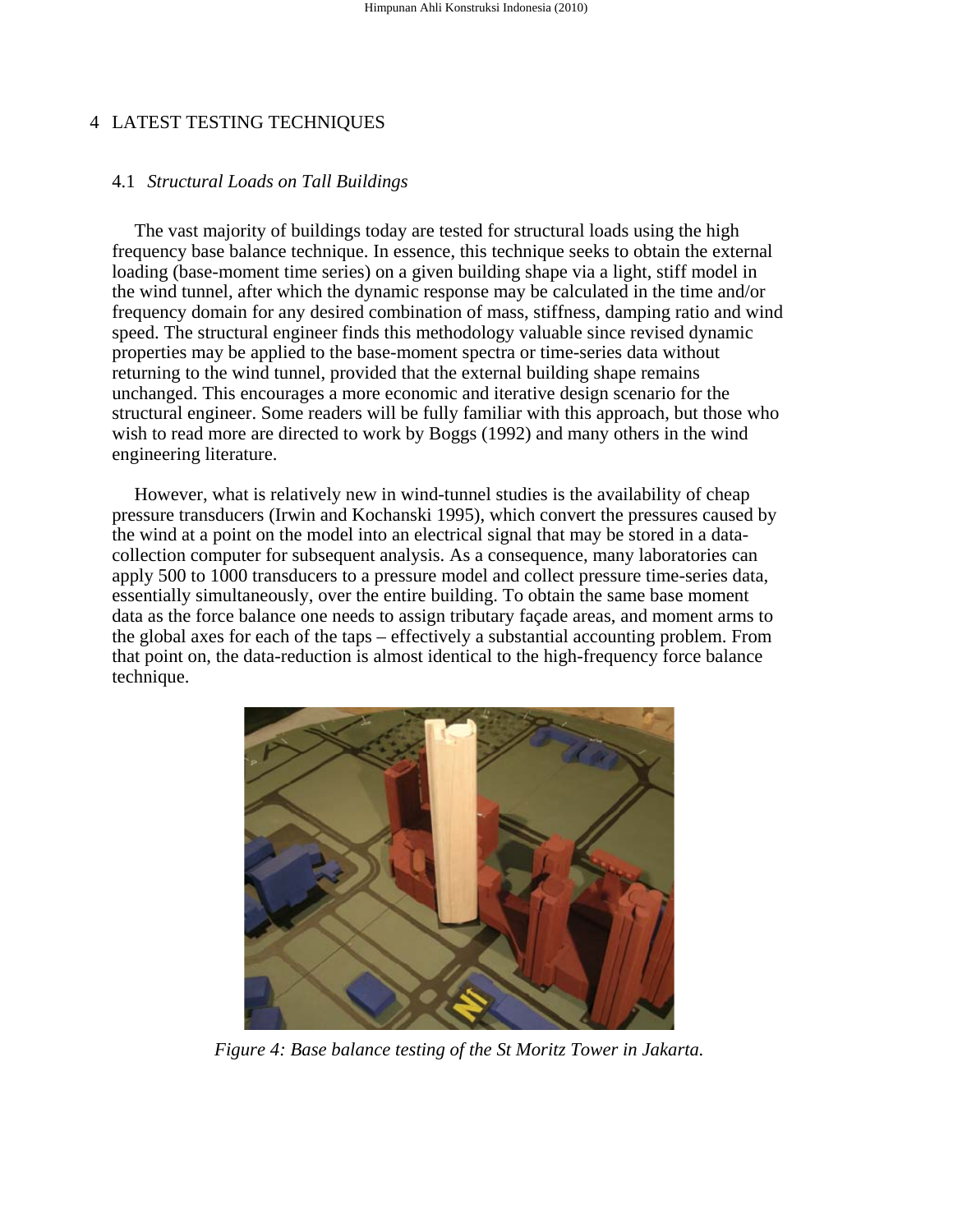Base balance testing was recently conducted on the 272m St Moritz hotel tower in Jakarta, currently under construction by PT Lippo Karawaci Tbk (Figure 4). Results for the tower were reported as graphs of base moment versus wind direction and tabular design load cases with floor-by-floor loads to be applied to the structural design model. Serviceability accelerations on the highest habitable floor were also calculated for use in the assessment of occupant comfort. Graphs of acceleration were provided along with recommendations on the acceptability of the building accelerations with reference to international guidelines.

Where accelerations levels on any given tower are found to be above acceptability criterion, the tower designer has a number of mitigation options available. With reference to the equation of motion:

$$
m\ddot{y} + c\dot{y} + k\dot{y} = f(t)
$$

External loading term of the governing equation of motion  $f(t)$  is measured directly and for any given wind speed and motion *y* calculated for any combination of mass (*m*), damping (*c*) and stiffness (*k*). If identified early enough in the design process, acceleration levels can be reduced through architectural changes to the outer building envelope, such as changing in tower shape or profile, to reduce the *f(t*) term. Most often changes to tower stiffness or mass are the most practical means to alter loads and accelerations, but care is needed to ensure gains from stiffness increases (to reduce dynamic forces) do not adversely impact top-floor accelerations (generally improved by more mass).

Auxiliary damping systems installed near the top of the tower allow the designer to increase the damping term *c* and have proven effective at keeping resonant vibrations on towers below perceptible limits. Typically a solid mass is suspended on springs and dashpots of tuned frequency and damping, often referred to as a 'tuned mass damper'; liquid sloshing dampers and liquid column dampers are alternative forms. Example installations include Sydney Tower and Taipei 101. CPP are currently designing a damper for a 400m+ tall tower in Dubai (Figure 5).



*Figure 5: Liquid sloshing damper testing as a scaled model.*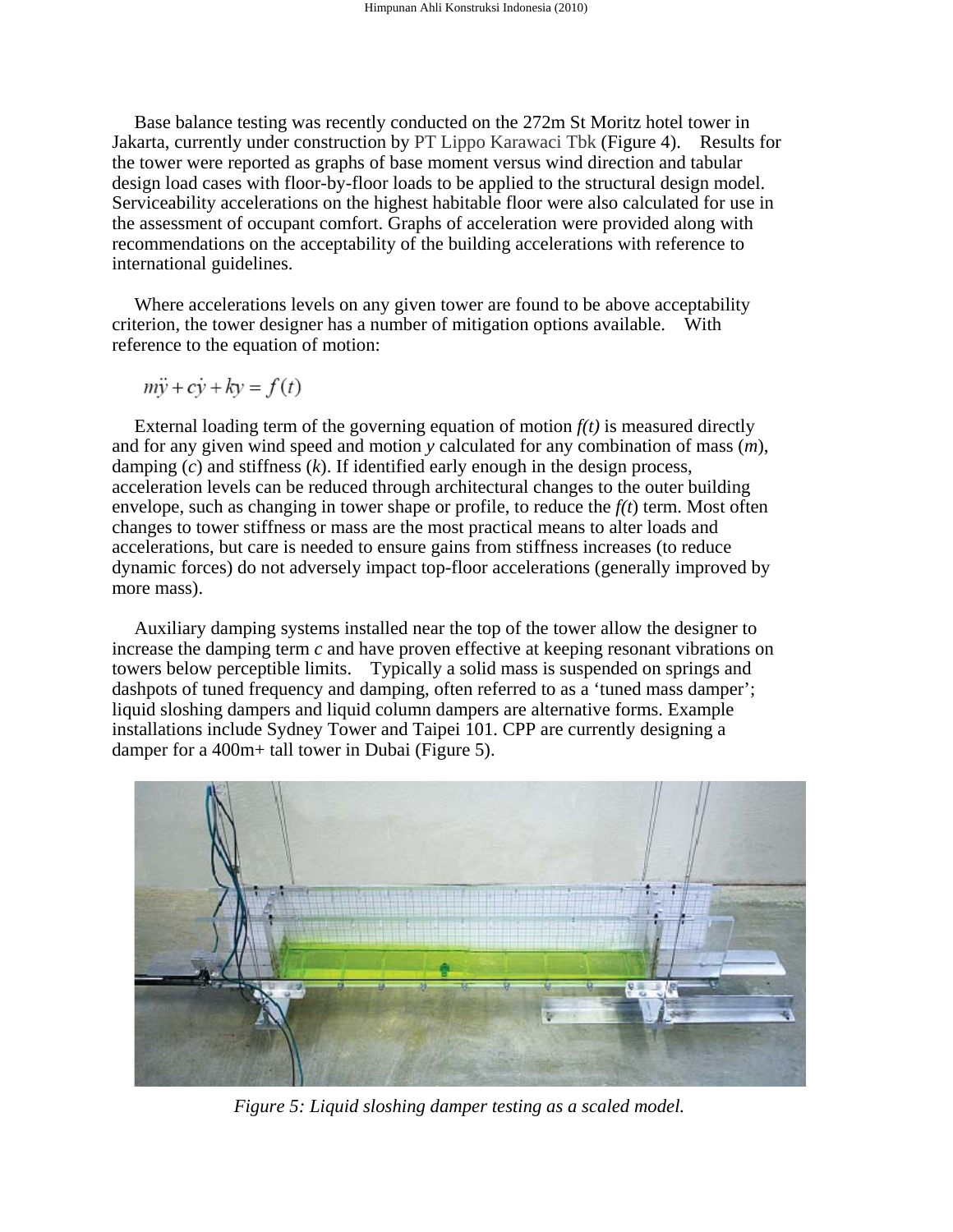#### 4.2 *Validation: ultra-rise buildings*

Comparative studies between full-scale structures and wind-tunnel models have been reported for a few high-rise buildings and towers. Davenport (1988) reanalyzed the data collected by Rathbun (1940) on the Empire State Building and found reasonable agreement with a high-frequency force balance model study.

The era of the ultra tall tower is seeing tower heights exceed atmospheric boundary layer depths previously tested in conventional wind tunnels and further full scale validation has become necessary. At 828 m in height, Burj Khalifa is the world's tallest building and CPP has been engaged to monitor its full scale performance under seismic and wind loading conditions. These measurements will form an integral part of the Building Management System as well as provide a direct comparison between predicted and actual performance during extreme wind or seismic events. As part of this project, monitoring equipment is being installed throughout the building (every ten floors) to give an overall picture of any building motion and the causes of that motion. Outputs from accelerometers, anemometers and GPS systems are being locally and centrally logged, with both raw data and key statistics delivered in real time to key members of the operations and design teams through customized user-friendly internet interfaces.



*Figure 6: Full scale measurements are currently being conducted on the Burj Khalifa.* 

## 4.3 *Structural Loads on Large Span Structures*

For most large span structures the dynamic wind loading and response is often dominated by the sub-resonant fluctuating or 'background' components of low frequencies. Low correlation of the background wind forces acting on large structures with significant tributary areas result in large spatial variation in the wind forces loading the structure.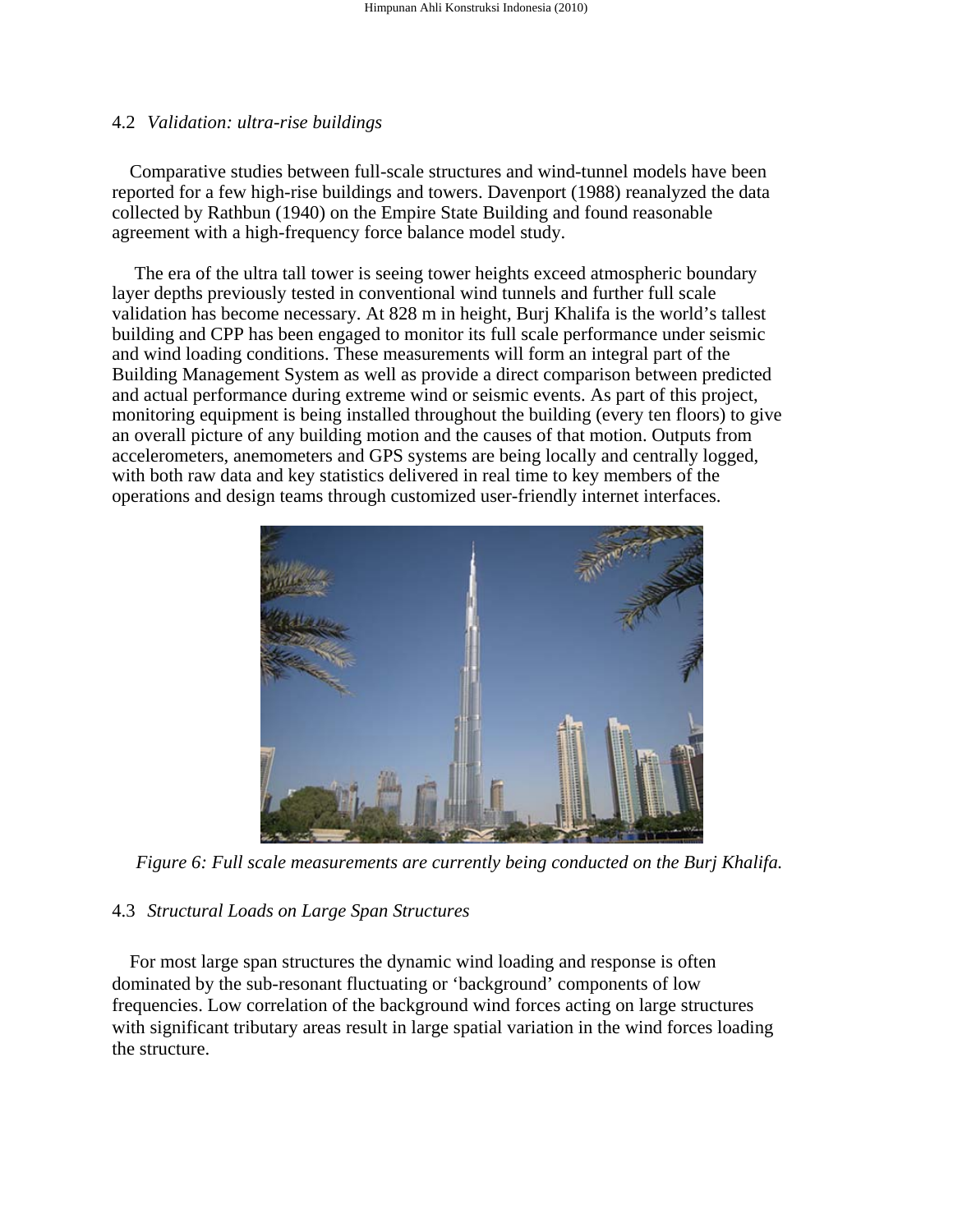Until fairly recently a method of defining an equivalent static loading for background response was not practical. The ability now to measure 1000 or more pressure time-series simultaneously in the wind tunnel has allowed the wind engineer to obtain a complete matrix of correlation coefficients for every pair of fluctuating pressures on a large SLA model structure, e.g. stadium roof. Integrating the correlation coefficients with structural influence lines over the structure using the 'Load Response Correlation' formula derived by Kasperski and Niemann (1992) gives the instantaneous pressure distribution associated with the expected load effect, an example is shown in Figure 7.

These distributions can be applied to static structural analysis computer programs for use in detail structural design. This method has been used on major sports stadiums in Australia (Holmes 1997), Mexico (Figure 8), and is currently being adopted on the Singapore Sports Hub project.



*Figure 7: Extreme Load distributions for an arch roof (after Holmes 1997).* 



*Figure 8: Hundreds of simultaneous pressure tap pairs used on the roof of the Monterrey Stadium in Mexico.*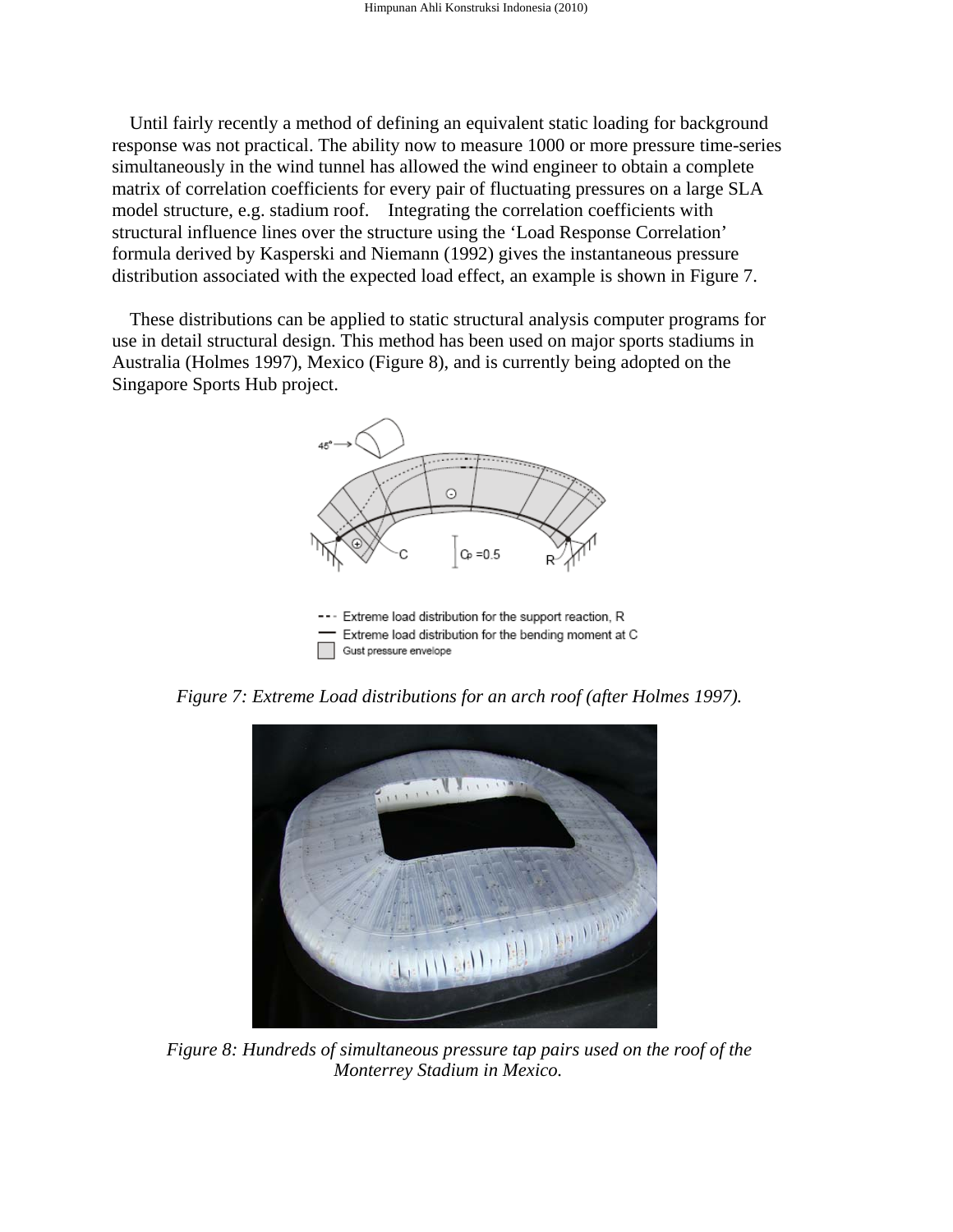## 5 COMPUTATIONAL WIND ENGINEERING

CWE is an evolving field that often works best in complement with the wind-tunnel, depending on the phenomena being studied. Merging the advantages of each can produce a powerful hybrid design and analysis tool. CWE employs a computational fluid dynamics (CFD) software tool that is commercially sold or licensed, or is available as a free download from various web sites. Commercial CFD tools include such software products as Fluent, Flow-3D and Phoenix.

Determining peak cladding pressures using CWE seems to be the most elusive task to be achieved. Validation studies to date seem to produce reasonable agreement with the full scale (or wind tunnel) for the peak positive pressures on the windward face. However, the peak negative pressures on the other building surfaces fall disturbingly short of any match with either the wind tunnel or full-scale data. Since the integration of peak cladding pressures over the surface of a building is the first step in obtaining design structural loads this need is also not satisfied.

A clear reason for CWE's failure in this regard stems from not being able to address flow separation and reattachment accurately enough. This issue will be solved as computer power increases to enable greater grid resolution and more refined turbulence closure schemes are developed to handle extreme flow deformations associated with flow separation and highly complex geometries. Overcoming these obstacles will be essential for the transition of CWE to the commonplace generation of design loads and pressures acceptable for building codes and standards.

#### 6 CONCLUSIONS

Physical modeling in a boundary-layer wind tunnel is the only sanctioned means of superseding a code calculation in determining wind loads on buildings and structures. Its effective use requires close coordination between the architect, the structural engineer and the wind engineer and a number of successful studies have been completed for Indonesian tower projects in recent years. Over the last decade physical modeling in the wind tunnel has become increasingly sophisticated due to advancements in model fabrication, measurement equipment and analysis techniques and continued full scale validation.

Computational Wind Engineering is an evolving field that often works best in complement with the wind-tunnel, depending on the phenomena being studied. A number of technological obstacles remain before CWE becomes a commonplace method for determining design loads and pressures acceptable for building codes and standards.

## 7 ACKNOWLEDGEMENTS

The Jakarta City Centre project is by PT Greenwood Sejahtera (a subsidiary company of KG Global Development). St Moritz project is being developed by PT Lippo Karawaci Tbk.